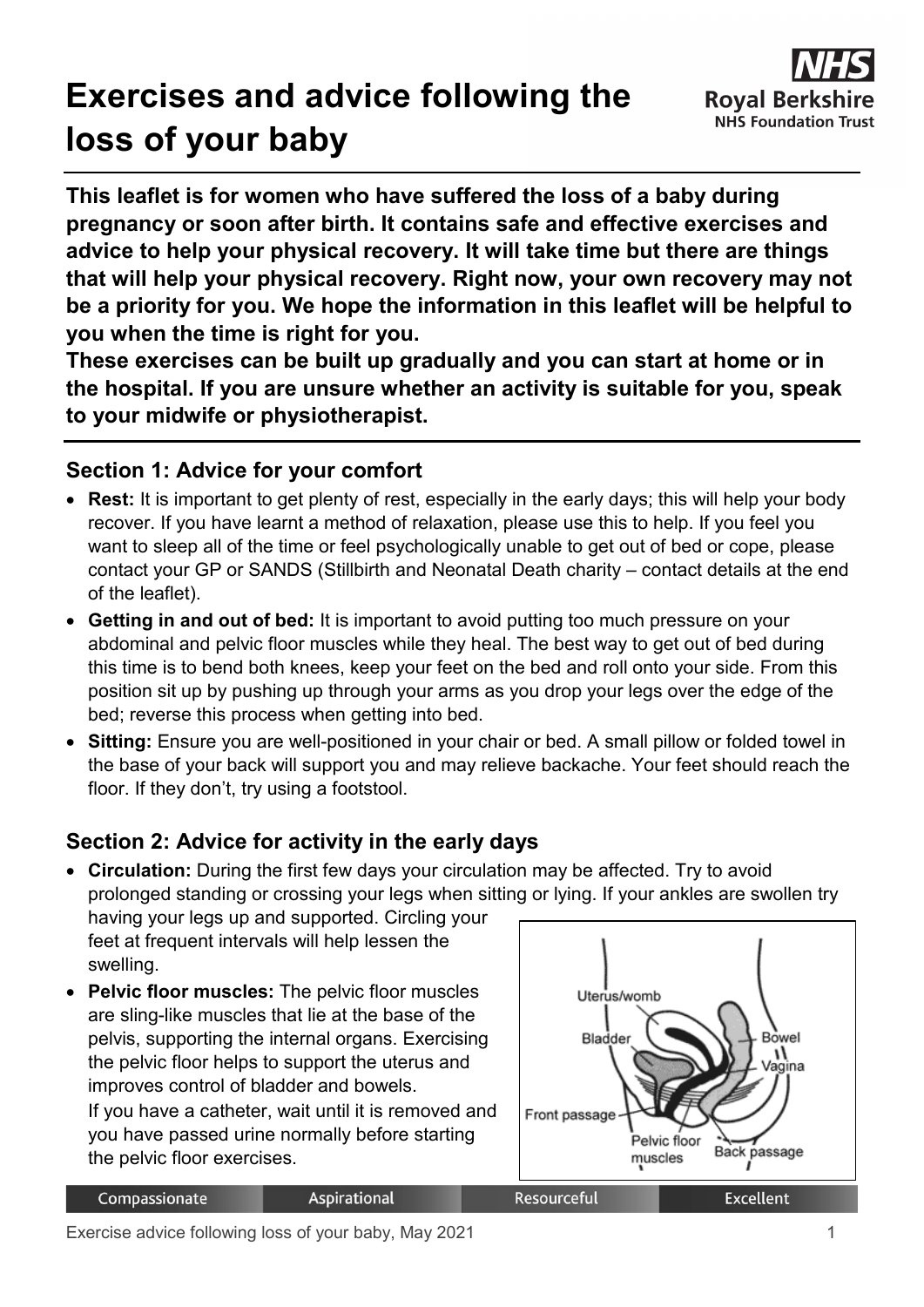Try to practise the two types of pelvic floor exercises, as below.

#### **'Slow ones':**

- o You should begin exercising your pelvic floor lying on your side with knees bent.
- $\circ$  Tighten the back passage as if trying to hold in wind and then bring this contraction forward as if trying to stop urine.
- o Do not use your tummy or bottom muscles when doing this exercise. You should not see any external movement.
- o Aim to hold this contraction for 3-5 seconds. Build up strength within your pelvic floor until you can hold for 10 seconds.
- $\circ$  Keep breathing throughout and then relax your pelvic floor for at least 6 seconds in between each contraction.
- $\circ$  To progress this, try tightening the muscles in sitting and then in standing positions.

## **'Quick ones':**

- $\circ$  Like the above exercises, but tighten the muscles as tight as you can.
- o Hold for 1 second and relax for 3 seconds. Repeat this 10 times.
- $\circ$  To progress this, try tightening the muscles in sitting and then in standing positions.

Try to build these exercises into your daily routine if you can. Practise tightening these muscles before you cough, sneeze, or stand from sitting – this is a habit for life.

## **Repeat each exercise (slow and fast) 10 times, at least 3 times a day.**

• **Abdominal muscle:** The abdominal muscles form a corset that helps to support your back. These muscles can be stretched during pregnancy. Strengthening the abdominal muscles help you to support your back and uterus. You can sometimes notice a bulge in the abdomen when sitting up from the bed. If you notice this, speak to your GP or Women's Health Physiotherapist.

All exercises should be repeated up to 10 times with a short rest between each exercise, 3 times a day.

- **Core exercise:** Start lying down with knees bent and feet resting on the bed. Take a breath in, and then as you breathe out gently draw your lower abdomen in towards your spine.
	- $\circ$  Try to hold this while continuing to breathe, and then relax.
	- $\circ$  Try to increase the hold until you can hold for the count of 10 and repeat 10 times.
	- o Always draw these muscles in to support you when you are doing any abdominal exercises and in any activity involving your back e.g. lifting anything; rising from sitting; getting out of bed; and bending over. This is another good habit for life.

## • **Pelvic tilting:**

- $\circ$  Start lying down with knees bent and feet resting on the bed, draw in your lower abdomen, as in the core exercise.
- o At the same time tuck your tailbone under, flattening the curve of your lower back.
- $\circ$  Keep breathing while holding this position for a few moments and then relax.
- o This exercise can be done at any time and is also very good for easing an aching back.

| Compassionate | <b>Aspirational</b> | Resourceful | <b>Excellent</b> |
|---------------|---------------------|-------------|------------------|
|               |                     |             |                  |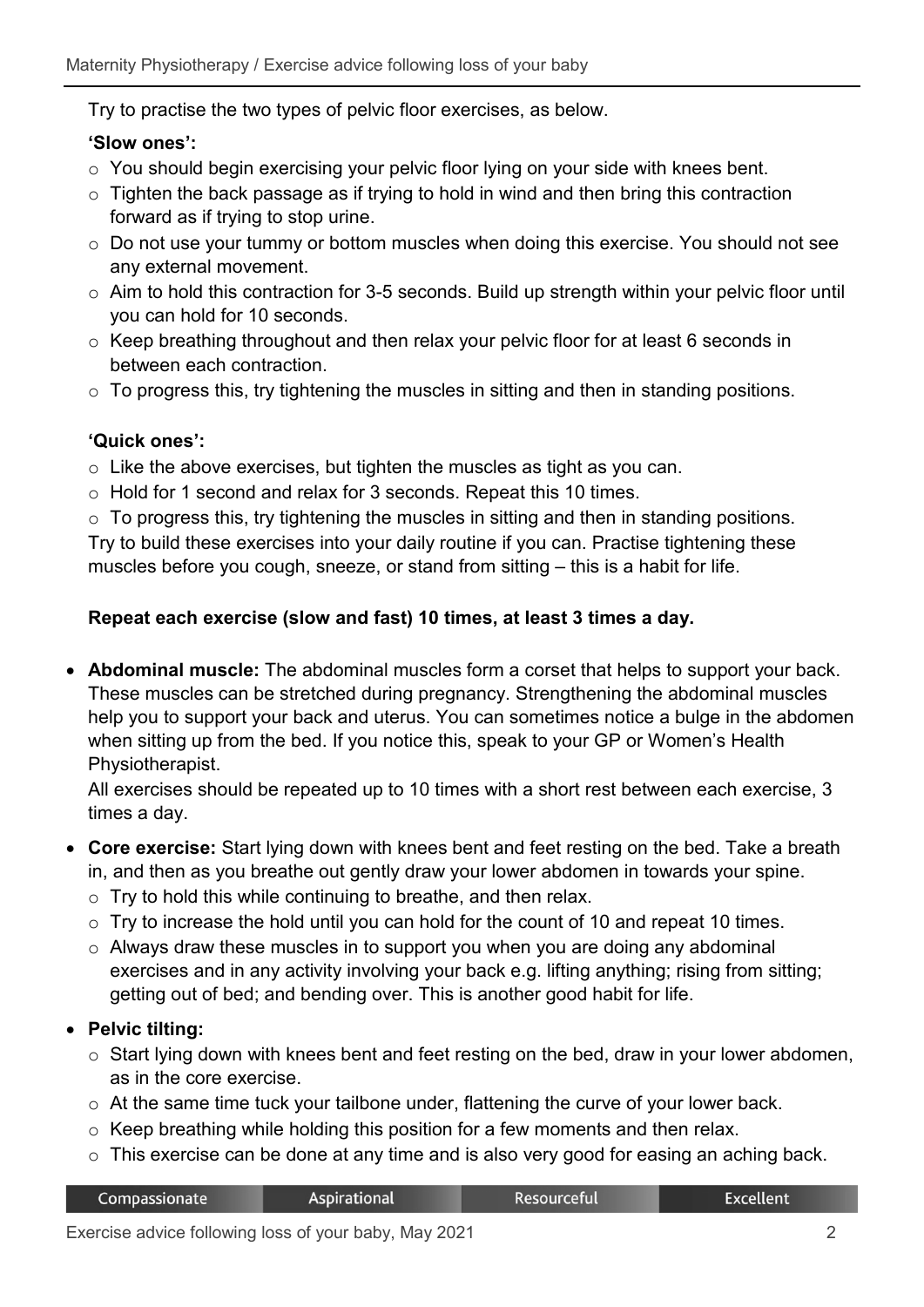#### • **Crunches: (Do not do this exercise if you notice any bulging of your abdominal muscles)**

- o Draw in your lower abdomen as in exercise 1 and hold it in while continuing to breathe.
- o Reach your hands towards your feet, lifting your head just off the pillow to look at your knees.
- o Hold the position for 2-4 seconds.
- o Your abdomen should remain flat throughout this exercise and you should continue to breathe.
- o Lower your head back to the pillow and relax.
- $\circ$  Do not lift both legs up straight at the same time when Iving on your back.
- o Do not do sit ups from lying flat on your back.

## **Section 3: Advice for activity from 6 weeks – provided there is no bulging of abdominal muscles**

- **Knee bends:** 
	- o Starting lying down with your knees bent and your feet flat.
	- o Draw in your belly button towards your spine and hold it while bending one hip and knee up towards your chest as far as is comfortable.
	- $\circ$  Hold up for the count of 10 and then slowly bring the leg down so the foot is resting back on the bed.
	- o Repeat this with the other leg, continuing to breathe throughout the exercise.

## • **Knee fall outs:**

- $\circ$  Start lying down with your knees bent and your feet flat.
- o Draw in your belly button towards your spine and hold it there.
- o Slowly let one knee fall out to the side. Keep breathing and use your abdominal muscles to keep the opposite leg still.
- o Slowly bring the knee back up, keeping the other leg still and continuing to breathe.
- o Repeat this with the other leg making sure you keep your abdominal muscles drawn in to support you at all times.

## • **One leg stretch**:

- o Start lying down with your knees bent and your feet flat.
- o Draw in your belly button towards your spine and hold.



- o Start lying down with knees bent and feet flat.
- o Draw your belly button in towards your spine and hold it there.
- $\circ$  Squeeze your bottom muscles and tuck your bottom under, slowly rolling up into the bridge position.

Resourceful

**Excellent** 



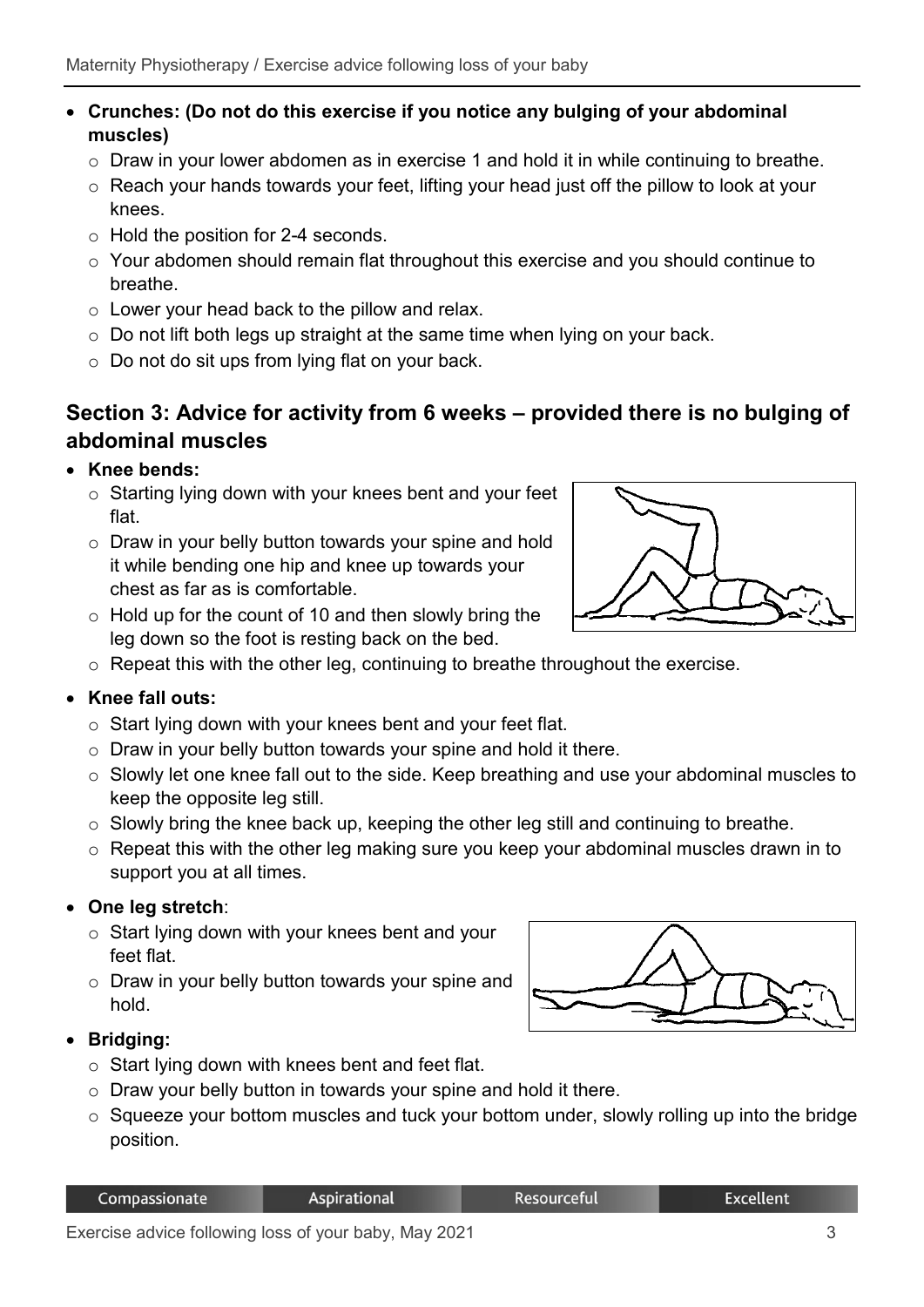- o Continue to breathe and then slowly roll back down, trying to move the spine segment by segment.
- $\circ$  To progress this exercise, hold in a bridge position for 2-4 seconds, but remember to use your abdominals to support you.



# **Section 4: Exercises from 12 weeks**

## • **Sit ups:**

- o Start lying down with your knees bent and your feet flat, with two pillows supporting your head and your arms down by your side.
- o Draw in your belly button towards your spine and hold it there.
- o Reach your hands towards your ankles using your tummy muscles to bring your head off the ground. Hold the position for 2-4 seconds then slowly lower your head and relax.
- o Your abdomen should stay flat while you are doing this exercise and you should continue to breathe.
- o To progress this exercise, remove one pillow and continue as above. You should not get any neck pain or abdominal bulging when doing this exercise. If you do, stop and review the exercise with your physiotherapist.
- **Cross abdominal sit ups:**
	- o Start lying down with your knees bent and your feet flat.
	- o Draw in your belly button towards your spine and hold it there.
	- o Reach your right hand towards your left knee using your tummy muscles and continuing to breathe.
	- $\circ$  Lower back down and relax. Then repeat on the other side. To progress this exercise, try holding for 2-4 seconds then lower head down.

The above exercises should not be painful and should not create any doming or bulging in the abdominal area. If you have any concerns please ring 0118 322 7818 to speak to a women's health physiotherapist.

## **Section 5: Regaining your physical wellbeing**

- **Returning to exercise:** It is important to return to exercise gradually, listening to your body, and should be enjoyable. Walking is an excellent way to exercise, as is swimming, yoga and Pilates. You can start swimming once you have had seven consecutive days clear from vaginal bleeding/discharge. If you have had a Caesarean wait until your 6-week GP check. Remember the pregnancy-related hormones can still affect your body for up to 6 months. Therefore it is important not to start high-impact activity, such as jogging and aerobics, too soon. You may want to wear an abdominal support during activities for the first 6 weeks.
- **Sexual intercourse:** Many women find it difficult to return to sexual activity following the loss of their baby. If there are no physical problems, you can resume intercourse when you are ready. Start gently and use lubrication if required.

If you have persistent discomfort, pain or difficulties returning to sexual activity, seek further help from your GP.

| Compassionate | Aspirational | . Resourceful | <b>Excellent</b> |  |  |
|---------------|--------------|---------------|------------------|--|--|